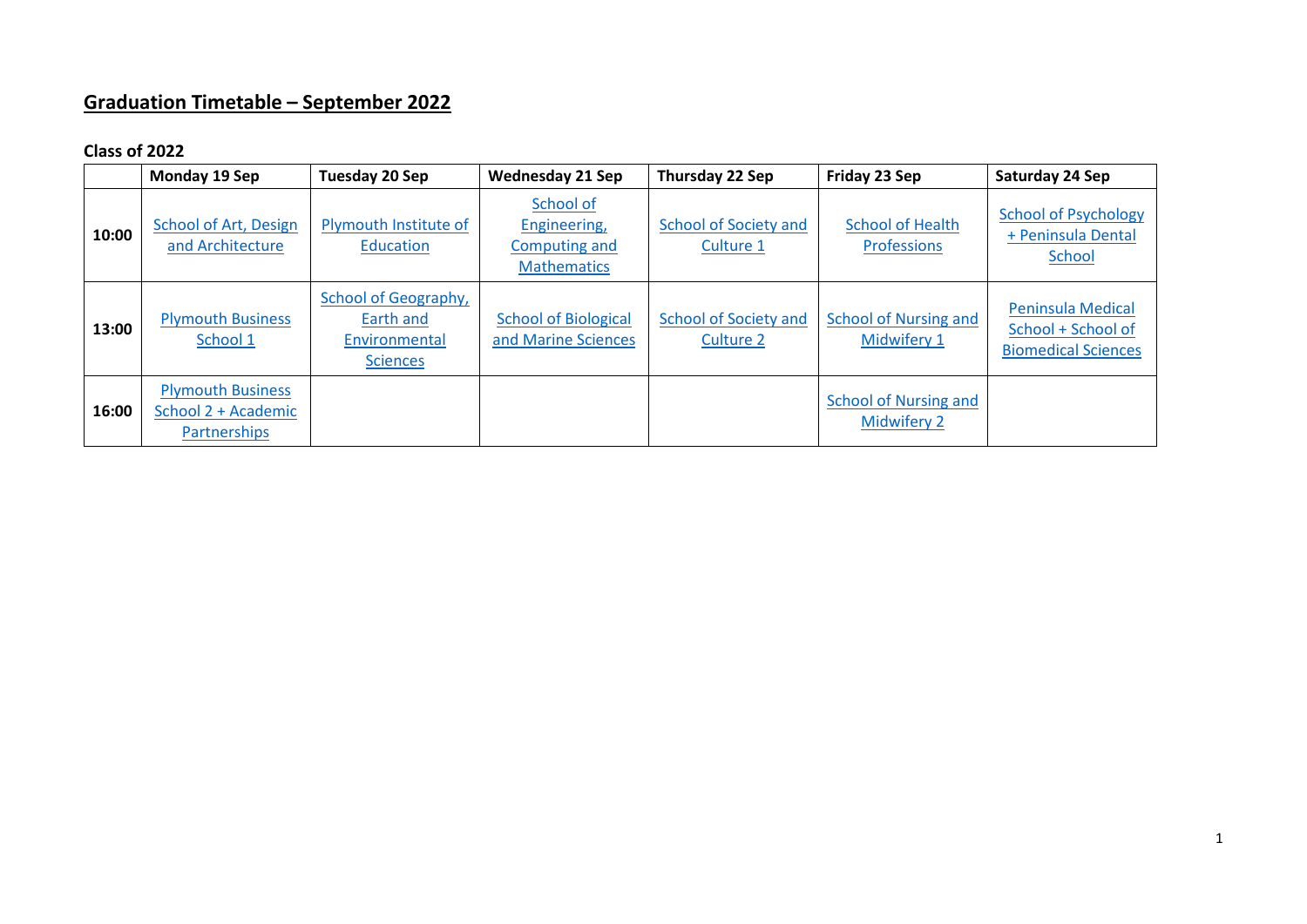#### <span id="page-1-0"></span>**Monday 19 Sep 2022 – 10:00 School of Art, Design and Architecture (Class of 2022)**

BA (Hons) 3D Design BA (Hons) Architecture BA (Hons) Digital Art and Technology BA (Hons) Digital Media Design BA (Hons) Digital Media Design (Games Design) BA (Hons) Filmmaking BA (Hons) Fine Art BA (Hons) Game Arts And Design BA (Hons) Graphic Communication With Typography BA (Hons) Illustration BA (Hons) Media Arts BA (Hons) Photography BSc (Hons) Architectural Engineering BSc (Hons) Building Surveying And The Environment BSc (Hons) Construction Management And The Environment BSc (Hons) Digital Media Design BSc (Hons) Internet Design BSc (Hons) Quantity Surveying MA Architectural Design MA Contemporary Art Practice MA Design MA Fine Art MA Game Design MA Illustration MA Photography MA Publishing MA Smart Urban Futures Master of Architecture MRes Digital Art And Technology MSc High Performance Buildings PhD Architecture, Design and Environmental Building PhD Art & Media PhD on the Basis of Prior Published Works in Interdisciplinary Art and Design PhD Planetary Collegium

#### <span id="page-1-1"></span>**Monday 19 Sep 2022 – 13:00 Plymouth Business School 1 (Class of 2022)**

BA (Hons) Accounting And Finance BA (Hons) Business BA (Hons) International Business BA (Hons) International Business Management BA (Hons) International Finance BSc (Hons) Business Economics BSc (Hons) Business Management BSc (Hons) Economics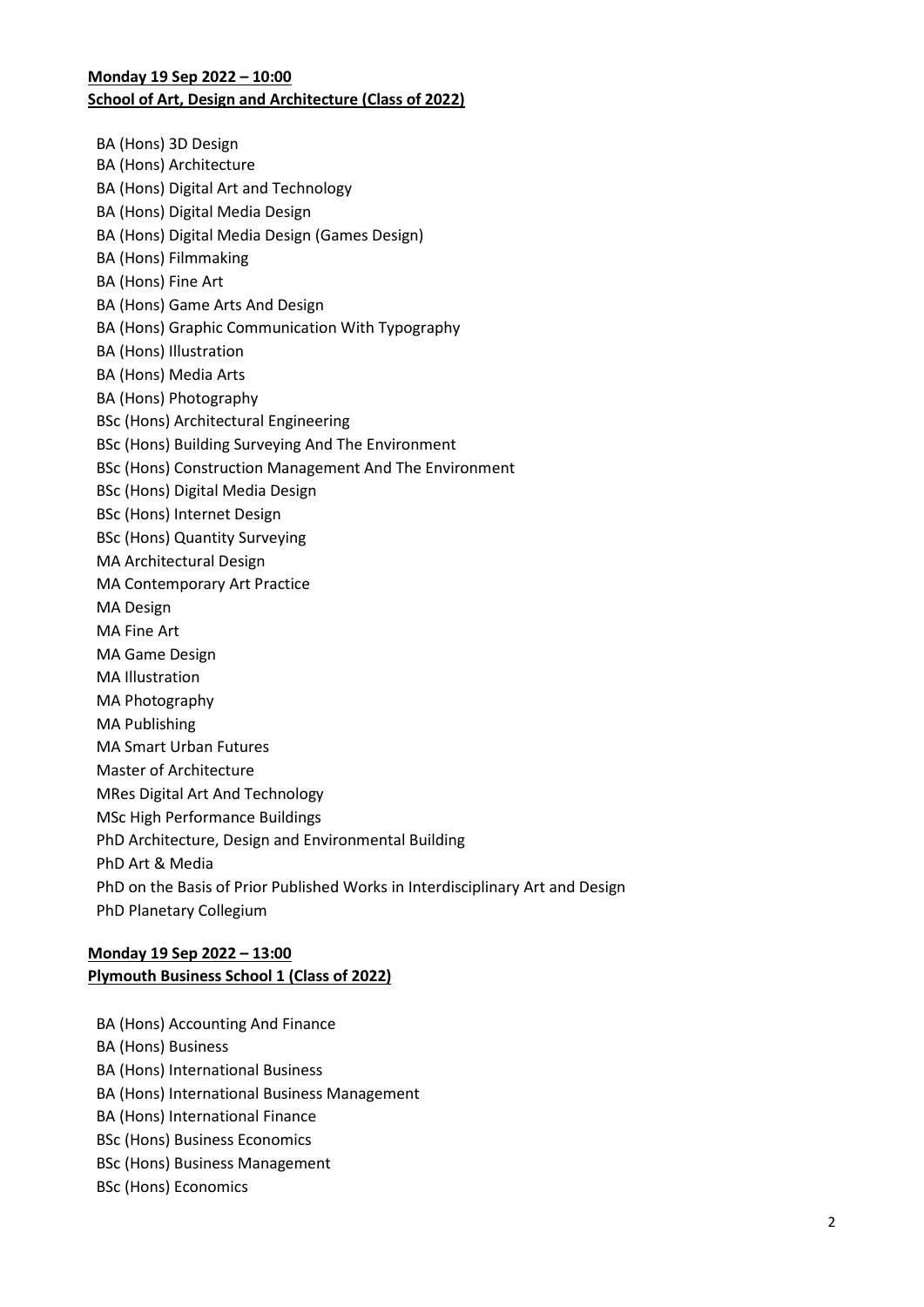- <span id="page-2-0"></span>BSc (Hons) Economics With International Relations BSc (Hons) Financial Economics BSc (Hons) Maritime Business BSc (Hons) Maritime Business And Logistics BSc (Hons) Maritime Business And Maritime Law Doctor of Business Administration Doctor of Public Administration MBA Master Of Business Administration MPhil Business With Management MSc Business And Management MSc Finance MSc International Business
- PhD Business with Management

## **Monday 19 Sep 2022 – 16:00 Plymouth Business School (Class of 2022) Academic Partnerships (Class of 2020 and 2022)**

BA (Hons) Hospitality, Tourism And Events Management BA (Hons) Human Resource Management BSc (Hons) Cruise Management BSc (Hons) Events Management BSc (Hons) Hospitality Management BSc (Hons) International Hospitality Management BSc (Hons) International Supply Chain And Shipping Management BSc (Hons) International Tourism Management BSc (Hons) Marketing BSc (Hons) Tourism And Hospitality Management BSc (Hons) Tourism Management MA Human Resource Management MPhil/PhD Tourism And Hospitality MSc Digital And Social Media Marketing MSc International Logistics And Supply Chain Management MSc International Procurement And Supply Chain Management MSc International Shipping MSc Operations And Supply Chain Management MSc Tourism And Hospitality Management PGC Tourism And Hospitality Management Phd International Logistics, Supply Chain And Shipping Management PhD Marketing

MBA Leadership MBA Leadership in Healthcare

City College Plymouth Dartington Trust Degree Apprenticeships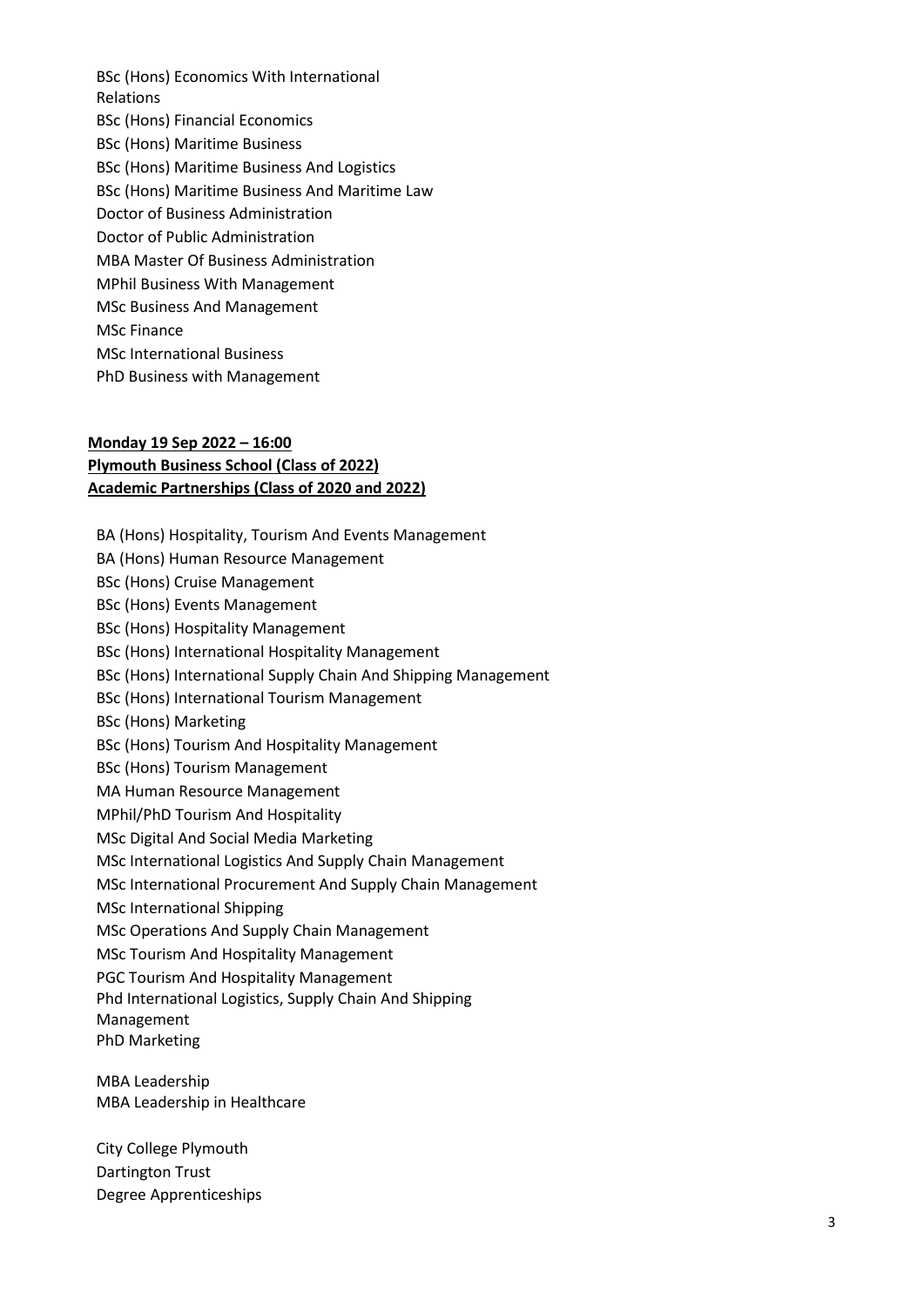<span id="page-3-0"></span>GSM London Hellenic National Defence College (Athens) Institute for Export and International Trade Marine Learning Alliance Ltd MWS - HMTU Peninsula College RILA Institute of Health Sciences Royal Marines School of Music Weymouth College

## **Monday 19 Sep 2022 – 19:00 Plymouth Institute of Education + School of Art, Design and Architecture (Class of 2020)**

#### **Tuesday 20 Sep 2022 – 10:00 Plymouth Institute of Education (Class of 2022)**

BA (Hons) Early Childhood Studies BA (Hons) Education BA (Hons) Education (Combined) BA (Hons) Education Studies BEd (Hons) Primary(Art And Design) BEd (Hons) Primary(Early Childhood Studies) BEd (Hons) Primary(FS/KS1 with QTS) BEd (Hons) Primary(KS1/KS2 with QTS) BEd (Hons) Primary(Physical Education) BEd (Hons) Primary(Science) BEd (Hons) Primary(Special Educational Needs with QTS) BEd (Hons) Primary(Special Educational Needs) CertEd (incorporating the Diploma in Education and Training) MA Education MA Mathematics Education MPhil/PhD Education PGCE (Incorporating The Diploma In Education And Training) PGCE Primary (3-7) PGCE Primary (5-11) PGCE Primary (Scitt) PGCE Secondary (Art & Design) PGCE Secondary (Drama) PGCE Secondary (English) PGCE Secondary (Geography) PGCE Secondary (History) PGCE Secondary (Mathematics) PGCE Secondary (Music) PGCE Secondary (Science With Biology) PGCE Secondary (Science With Chemistry) PGCE Secondary (Science With Physics) PgCert Inclusive Education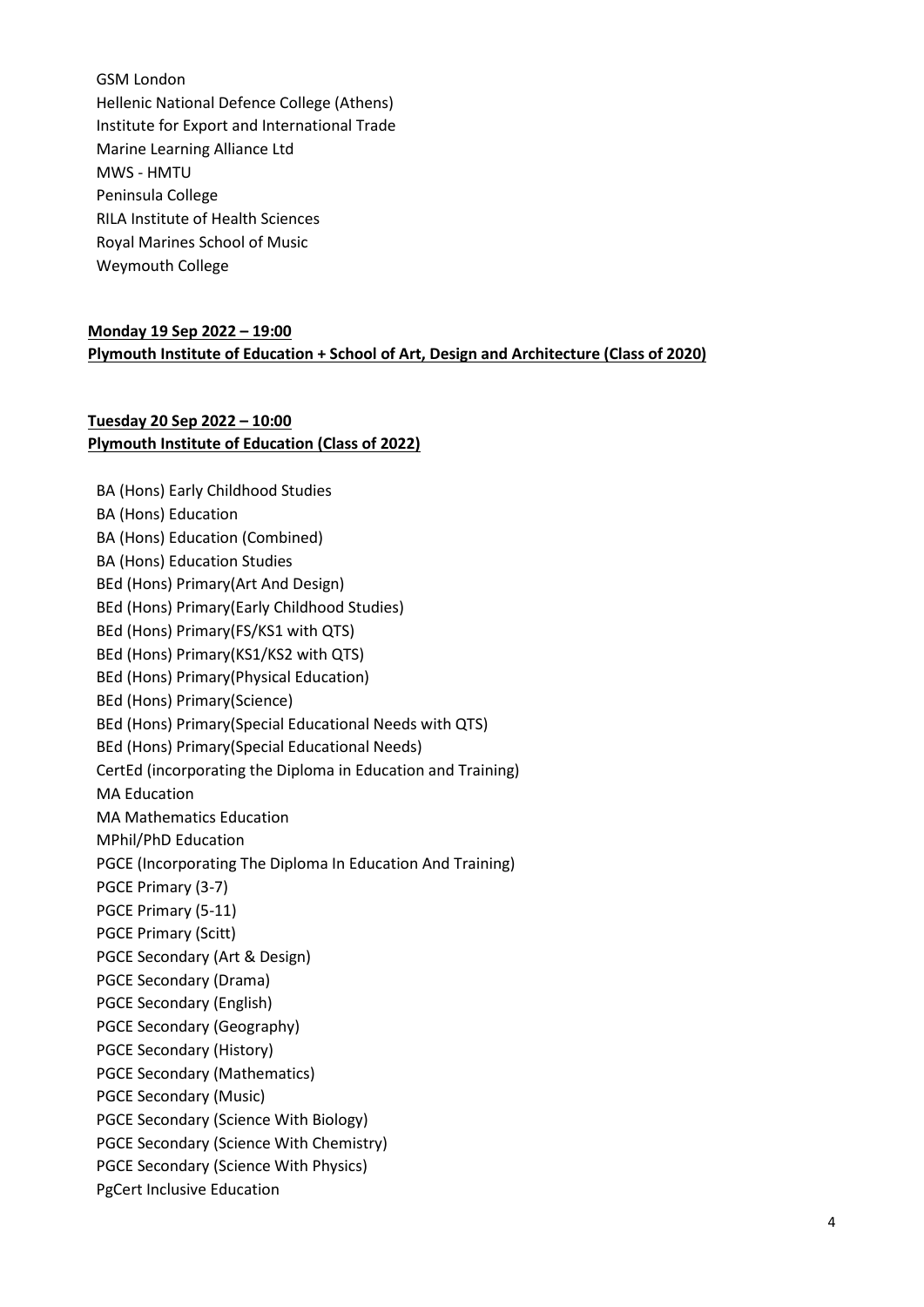<span id="page-4-1"></span>PgCert The National Award For Special Educational Needs Coordination PhD Education Professional Doctorate in Education

## **Tuesday 20 Sep 2022 – 13:00 School of Geography, Earth and Environmental Sciences (Class of 2022)**

<span id="page-4-0"></span>BA (Hons) Geography BA (Hons) Geography With International Relations BSc (Hons) Applied Geology BSc (Hons) Chemistry BSc (Hons) Environmental Management And Sustainability BSc (Hons) Environmental Science BSc (Hons) Geography BSc (Hons) Geography With Ocean Science BSc (Hons) Geology BSc (Hons) Geology With Ocean Science BSc (Hons) Physical Geography And Geology MChem (Hons) Analytical Chemistry Mgeol (Hons) Geology

## **Tuesday 20 Sep 2022 – 16:00 School of Geography, Earth and Environmental Sciences + School of Health Professions (Class of 2020)**

## **Wednesday 21 Sep 2022 – 10:00 School of Engineering, Computing and Mathematics (Class of 2022)**

BEng (Hons) Civil And Coastal Engineering

BEng (Hons) Civil Engineering

BEng (Hons) Electrical And Electronic Engineering

BEng (Hons) Marine Technology

BEng (Hons) Mechanical Engineering

Beng (Hons) Mechanical Engineering with Aerospace (Top Up)

BEng (Hons) Mechanical Engineering With Composites

BEng (Hons) Robotics

BSc (Hons) Computer And Information Security

BSc (Hons) Computer Science

BSc (Hons) Computer Systems And Networks

BSc (Hons) Computing

BSc (Hons) Computing & Games Development

BSc (Hons) Computing And Software Development

BSc (Hons) Cyber Security

BSc (Hons) Digital And Technology Solutions (Network Engineer)

BSc (Hons) Digital And Technology Solutions (Software Engineer)

BSc (Hons) Electrical And Electronic Engineering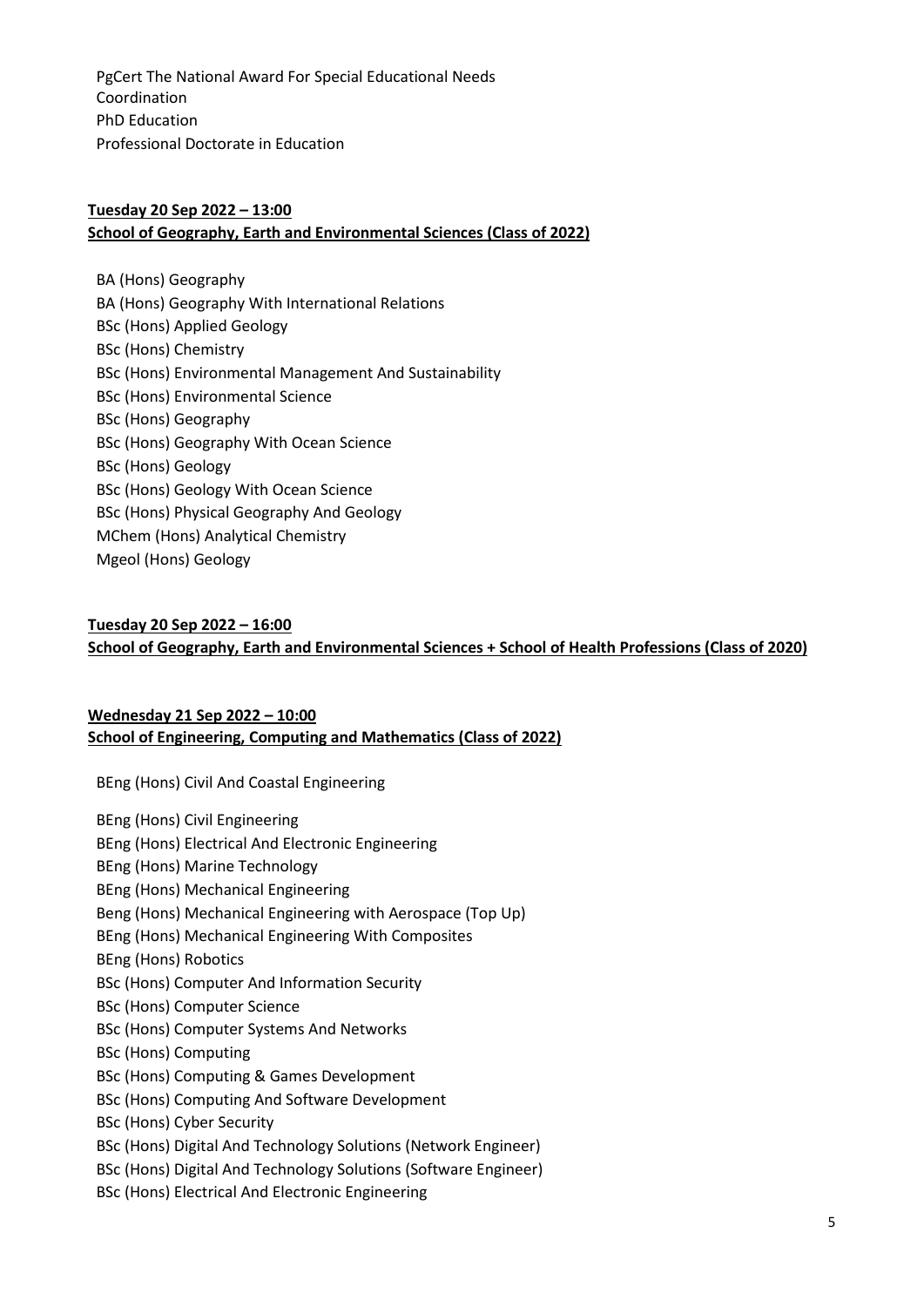<span id="page-5-1"></span>BSc (Hons) Games Development Technologies BSc (Hons) Mathematics BSc (Hons) Mathematics And Statistics BSc (Hons) Mathematics With Education BSc (Hons) Mathematics With Finance BSc (Hons) Mathematics With Theoretical Physics BSc (Hons) Navigation And Maritime Science BSc (Hons) Robotics FdSc Navigation And Maritime Science MEng (Hons) Civil and Coastal Engineering MEng (Hons) Civil Engineering MEng (Hons) Electrical and Electronic Engineering MEng (Hons) Marine Technology MEng (Hons) Mechanical Engineering MEng (Hons) Mechanical Engineering with Composites MEng (Hons) Robotics MSc Coastal Engineering

#### **Wednesday 21 Sep 2022 – 13:00 School of Biological and Marine Sciences (Class of 2022)**

<span id="page-5-0"></span>BSc (Hons) Animal Behaviour And Welfare BSc (Hons) Biological Sciences BSc (Hons) Biosciences BSc (Hons) Conservation Biology BSc (Hons) Environmental Biotechnology BSc (Hons) Marine Biology BSc (Hons) Marine Biology And Coastal Ecology BSc (Hons) Marine Biology And Oceanography BSc (Hons) Ocean Exploration And Surveying BSc (Hons) Ocean Science and Marine Conservation BSc (Hons) Ocean Sciences BSc (Hons) Oceanography And Coastal Processes MSc Marine Renewable Energy MRes Marine Biology PhD Marine Sciences PhD on the Basis of Prior Works in Marine Science

## **Wednesday 21 Sep 2022 – 16:00 School of Engineering, Computing and Mathematics + School of Biological and Marine Sciences (Class of 2020)**

## **Thursday 22 Sep 2022 – 10:00 School of Society and Culture 1 (Class of 2022)**

BA (Hons) Anthropology BA (Hons) Art History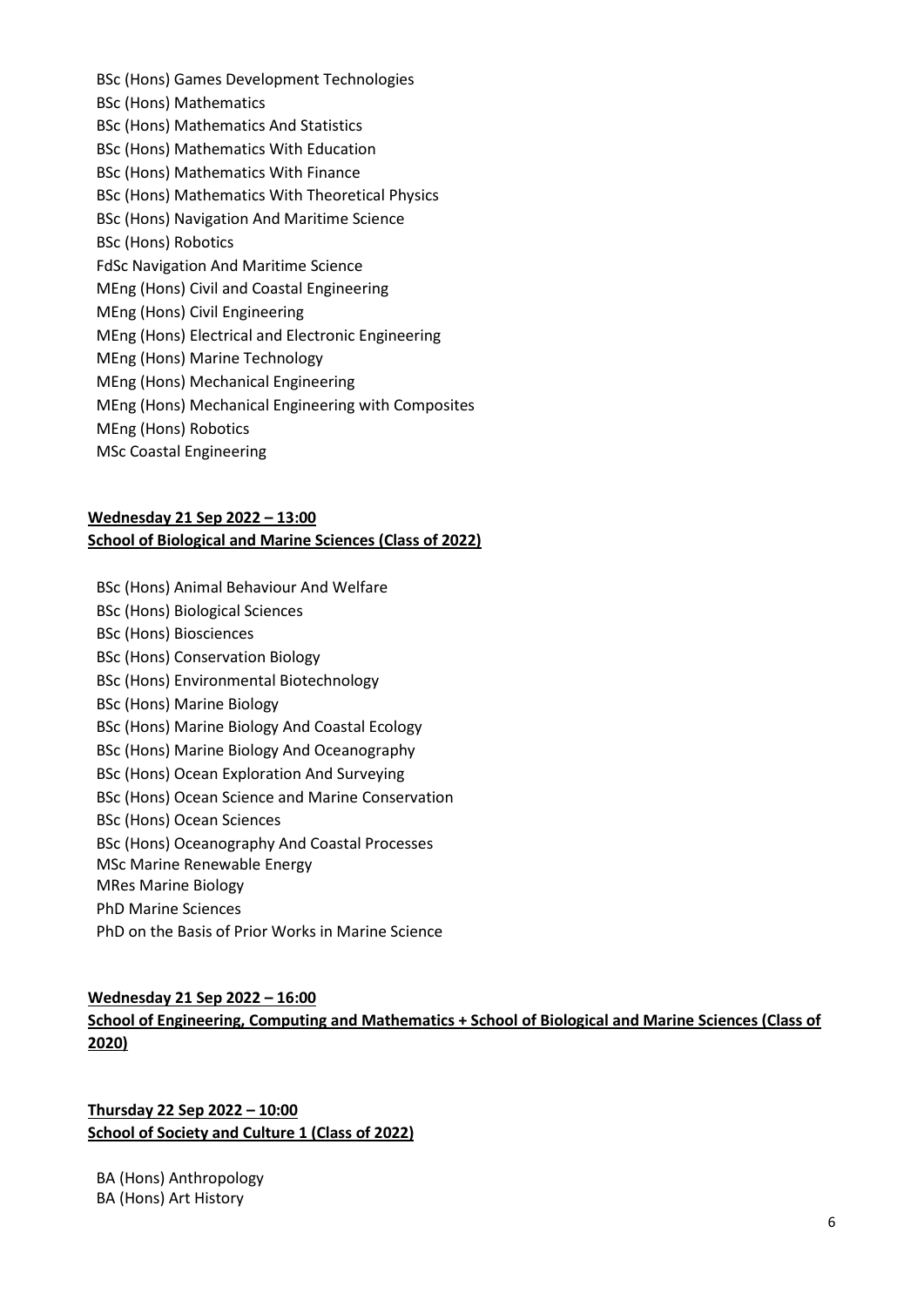<span id="page-6-0"></span>BA (Hons) Fine Art And Art History BA (Hons) History BA (Hons) History With English BA (Hons) History With International Relations BA (Hons) History With Politics BSc (Hons) Criminology And Criminal Justice (all pathways) BSc (Hons) International Relations BSc (Hons) International Relations With Politics BSc (Hons) Police and Criminal Justice Studies BSc (Hons) Politics With International Relations BSc (Hons) Politics With Law BSc (Hons) Public Services (Policing) BSc (Hons) Sociology MA Archival Practice MA Environmental Humanities MA Heritage Theory and Practice MA History MA International Relations: Global Security And Development MPhil/PhD Art History PhD Criminology PhD Humanities PhD Social Policy ResM Art History ResM History

#### **Thursday 22 Sep 2022 – 13:00 School of Society and Culture 2 (Class of 2022)**

BA (Hons) Acting BA (Hons) Dance BA (Hons) Directing BA (Hons) Drama and Theatre Practice BA (Hons) English BA (Hons) English And Creative Writing BA (Hons) English With History BA (Hons) English With Publishing BA (Hons) Music BA (Hons) Theatre And Performance BSc (Hons) Law With Business BSc (Hons) Law With Criminology And Criminal Justice LLB (Hons) Law LLB (Hons) Law With Criminology And Criminal Justice Studies MA Acting MA English Literature MA Performance Training PhD Computer Music PhD Law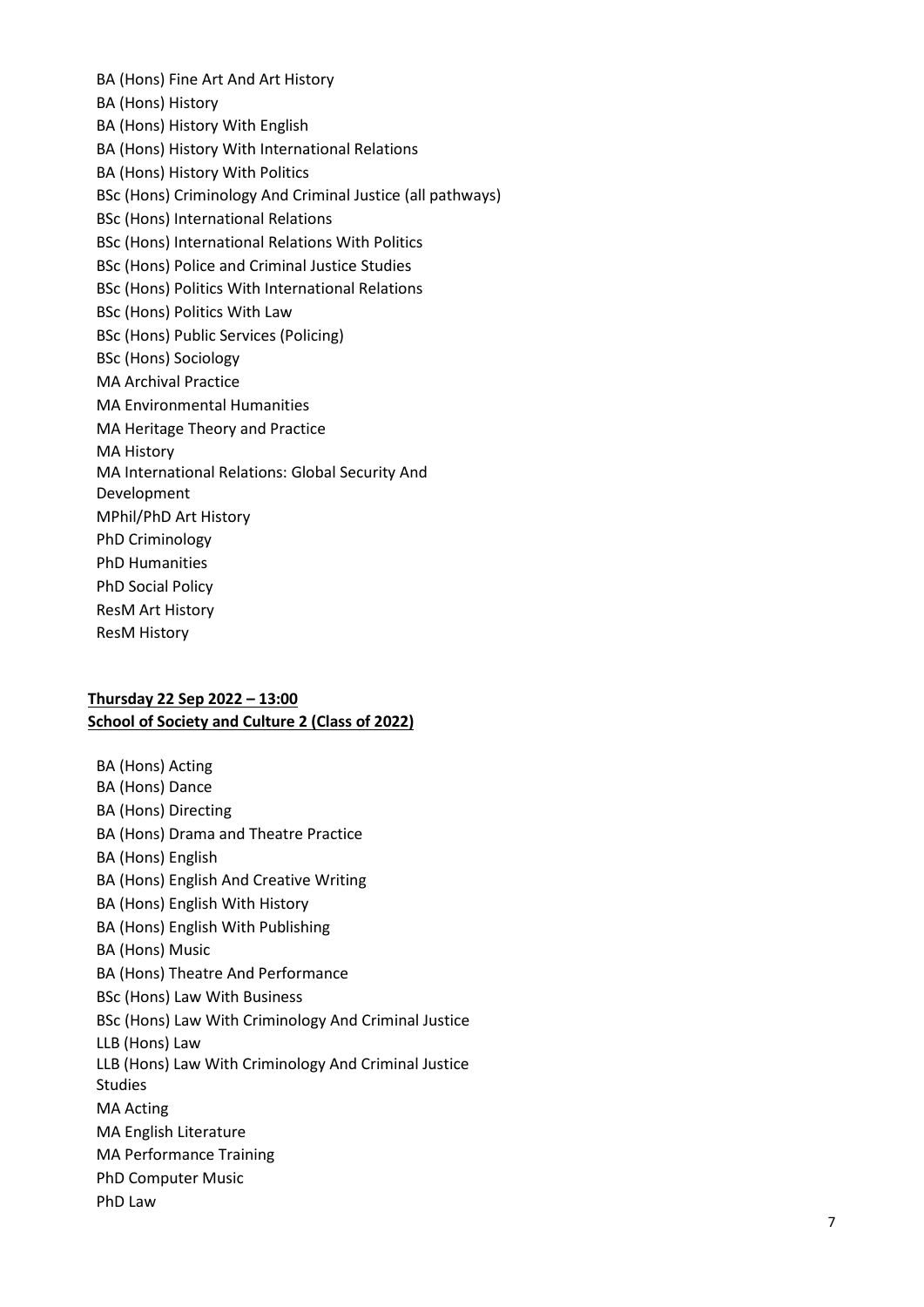<span id="page-7-0"></span>PhD Performing Arts ResM Computer Music ResM Theatre and Performance

**Thursday 22 Sep 2022 – 16:00 School of Humanities and Performing Arts + School of Law, Criminology and Government + School of Psychology (Class of 2020)**

#### **Friday 23 Sep 2022 – 10:00 School of Health Professions (Class of 2022)**

<span id="page-7-2"></span><span id="page-7-1"></span>BA (Hons) Social Work BSc (Hons) Clinical Nutrition BSc (Hons) Dietetics BSc (Hons) Occupational Therapy BSc (Hons) Optometry BSc (Hons) Paramedic Science BSc (Hons) Physiotherapy BSc (Hons) Podiatry MPhil/PhD Health Studies MSc Advanced Professional Practice In Dietetics MSc Advanced Professional Practice In Neurological Rehabilitation MSc Advanced Professional Practice In Occupational Therapy MSc Advanced Professional Practice in Paediatric Dietetics MSc Advanced Professional Practice In Physiotherapy MSc Human Nutrition MSc Pre-Hospital Critical Care/Retrieval And Transfer PhD on the Basis of Prior Works in Health Professions PhD Social Work

## **Friday 23 Sep 2022 – 13:00 School of Nursing and Midwifery 1 (Class of 2022)**

BSc (Hons) Nursing (Adult Health)

## **Friday 23 Sep 2022 – 16:00 School of Nursing and Midwifery 2 (Class of 2022)**

- BSc (Hons) Critical Care (Intercalated)
- BSc (Hons) Health And Social Care
- BSc (Hons) Nursing (Child Health)
- BSc (Hons) Nursing (Mental Health)
- BSc (Hons) Pre-Registration Midwifery
- BSc (Hons) Professional Development (various pathways)
- BSc (Hons) Professional Development In Health And Social Care
- BSc (Hons) Urgent And Emergency Care (Intercalated)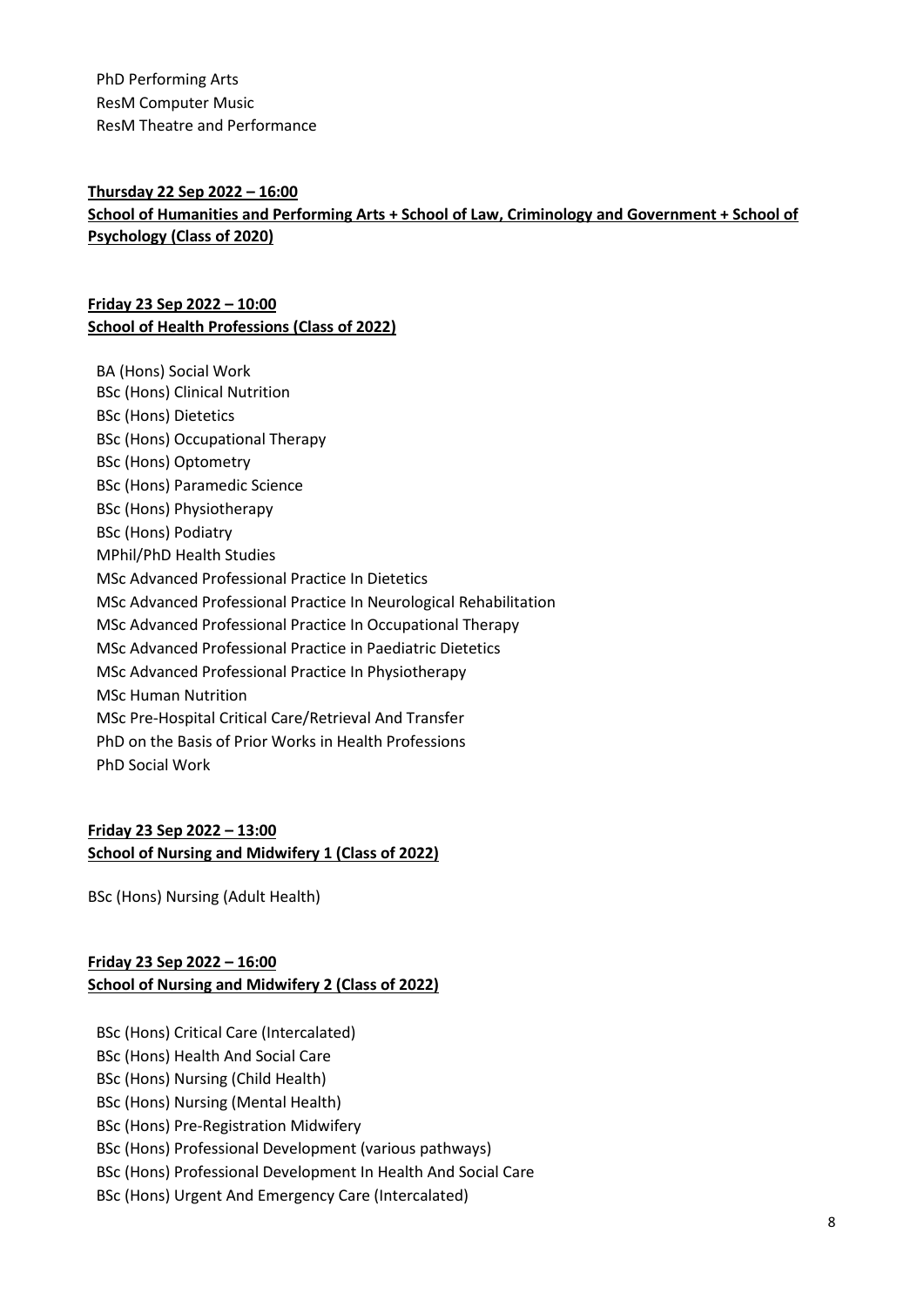#### FdSc Nursing Associate

<span id="page-8-0"></span>Graduate Certificate: Professional Development in Community and Primary Care Graduate Certificate: Professional Development in Long Term Conditions MNurs (Hons) Nursing (Adult Health and Child Health) MNurs (Hons) Nursing (Adult Health and Mental Health) MNurs (Hons) Nursing (Child Health and Mental Health) MSc Pre-Registration Nursing (Adult Health) MSc Pre-registration Nursing (Child Health) MSc Pre-registration Nursing (Mental Health) PgCert Advanced Professional Practice PgCert Fundamental of General Practice Nursing PgDip Advanced Critical Care Practitioner PhD Applied Health Studies

#### **Friday 23 Sep 2022 – 19:00 School of Nursing and Midwifery + Peninsula Dental School (Class of 2020)**

#### **Saturday 24 Sep 2022 – 10:00 School of Psychology + Peninsula Dental School (Class of 2022)**

<span id="page-8-1"></span>BSc (Hons) Psychology BSc (Hons) Psychology With Criminology And Criminal Justice Studies BSc (Hons) Psychology With Human Biology BSc (Hons) Psychology With Sociology MPsych (Hons) Advanced Psychology MPsych (Hons) Clinical Psychology MPsych (Hons) Human Neuroscience PhD Psychology

BDS (Hons) Dental Surgery BSc (Hons) Dental Therapy And Hygiene MSc Oral Surgery MSc Oral Surgery and Periodontology MSc Periodontology MSc Restorative Dentistry PhD Dental Studies

#### **Saturday 24 Sep 2022 – 13:00 Peninsula Medical School + School of Biomedical Sciences (Class of 2022)**

BMBS (Hons) BSc (Hons) Applied Biomedical Science BSc (Hons) Diagnostic Radiography Doctor of Medicine MSc Clinical Sciences MSc Physician Associate Studies MSc Simulation And Patient Safety PgCert Clinical Education